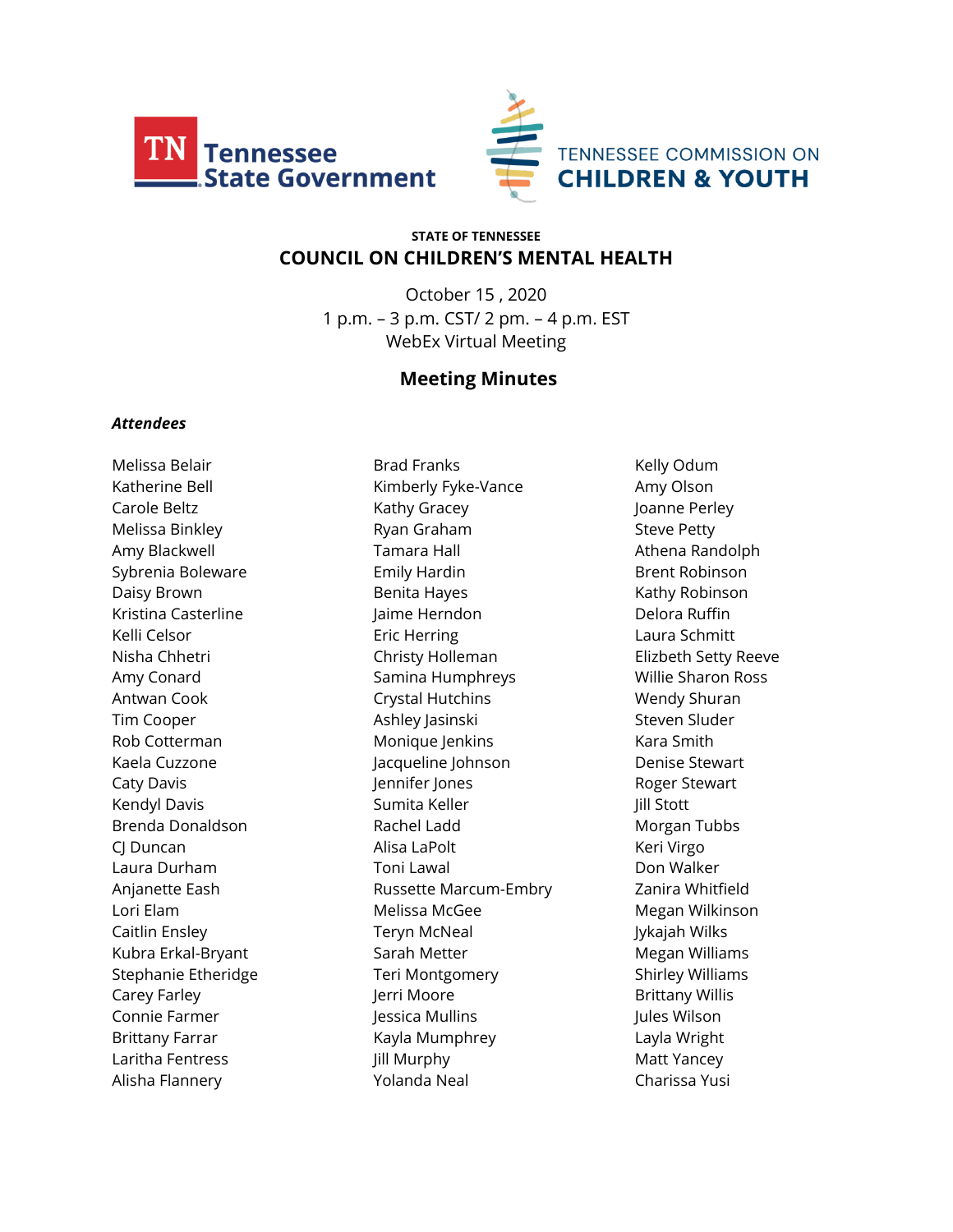#### *Welcome, Introductions and Announcements*

### **Sumita Keller TCCY**

Keller thanked everyone for joining the meeting today. Keller reminded participants to please use the chat box to ask any questions or provide any comments. Also, the meeting will be recorded today.

### **Matt Yancey, Deputy Commissioner, TDMHSAS- Welcome and Thanks**

# **ACTION to approve the June CCMH meeting minutes.**

*Keller motioned for the approval of the June CCMH meeting minutes. Donaldson moved to approve the June meeting minutes, Hayes second, Unanimously Approved.* 

### *Tennessee Department of Mental Health and Substance Abuse Services*

### **Keri Virgo, Director of Office of Children, Young Adults, and Families, TDMHSAS**

Virgo informed participants that SAMHSA has approved the no-cost extension for the System of Care Across Tennessee until March of 2021. This extension allows current SOCAT providers to continue serving children and families enrolled in services, as well as administrative support statewide. During the no-cost extension, new families cannot be enrolled. The SOCAT team has enrolled over 335 families over the course of three (3) years. Nine to twelve months is the typical stay of a family, studies have found that this time frame provides great satisfaction to families and is considered the "sweet spot" for continued success. SOCAT expansion in Tennessee continues moving forward and with a recent SAMSHA award for \$12 million to further expand SOCAT services, through the SOCAT Network grant, will allow us to do this great work for another four (4) years. Laritha Fentress will be transition to TDMHSAS and will be coordinating statewide community engagement and referrals. We are excited that we are going to be able to keep this work going for another four (4) years. More details are to come regarding the roll out of the service delivery program. We will be servicing 13 of the 15 rural counties and the 2 outlier counties are being serviced by other SOCAT service providers. In all, 95 counties will be served under this program. If you have any additional questions, please do not hesitate to email [Keri.virgo@tn.gov.](mailto:Keri.virgo@tn.gov)

#### *Tennessee Suicide Prevention Network (TSPN) Update*

#### **Morgan Tubbs, Data and Communications Director, TSPN**

Tubbs stated that the Tennessee Suicide Prevention Network (TSPN) has trained more than 4,500 individuals who work with children and youth across Tennessee. These trainings have included, but are not limited to, Questions Persuade Refer (QPR), Youth Mental Health First Aid (YMHFA), Applied Suicide Intervention Skills Training (ASIST), Columbia- Suicide Severity Rating Scale ( C-SSRS), and TCCY's Building Strong Brains curriculum. In July, TSPN was awarded a gran specifically for suicide prevention efforts among those who work with children a youth in certain Tennessee counties. We have provided 27 trainings, presentations, and outreach efforts so far under this grant. This year, the National Suicide Prevention Lifeline, as well as texts to the Crisis text line, have increased significantly. We can see this as a good thing! This means that ways to access these resources are being made available and that individuals, includes children and youth, are aware that resources are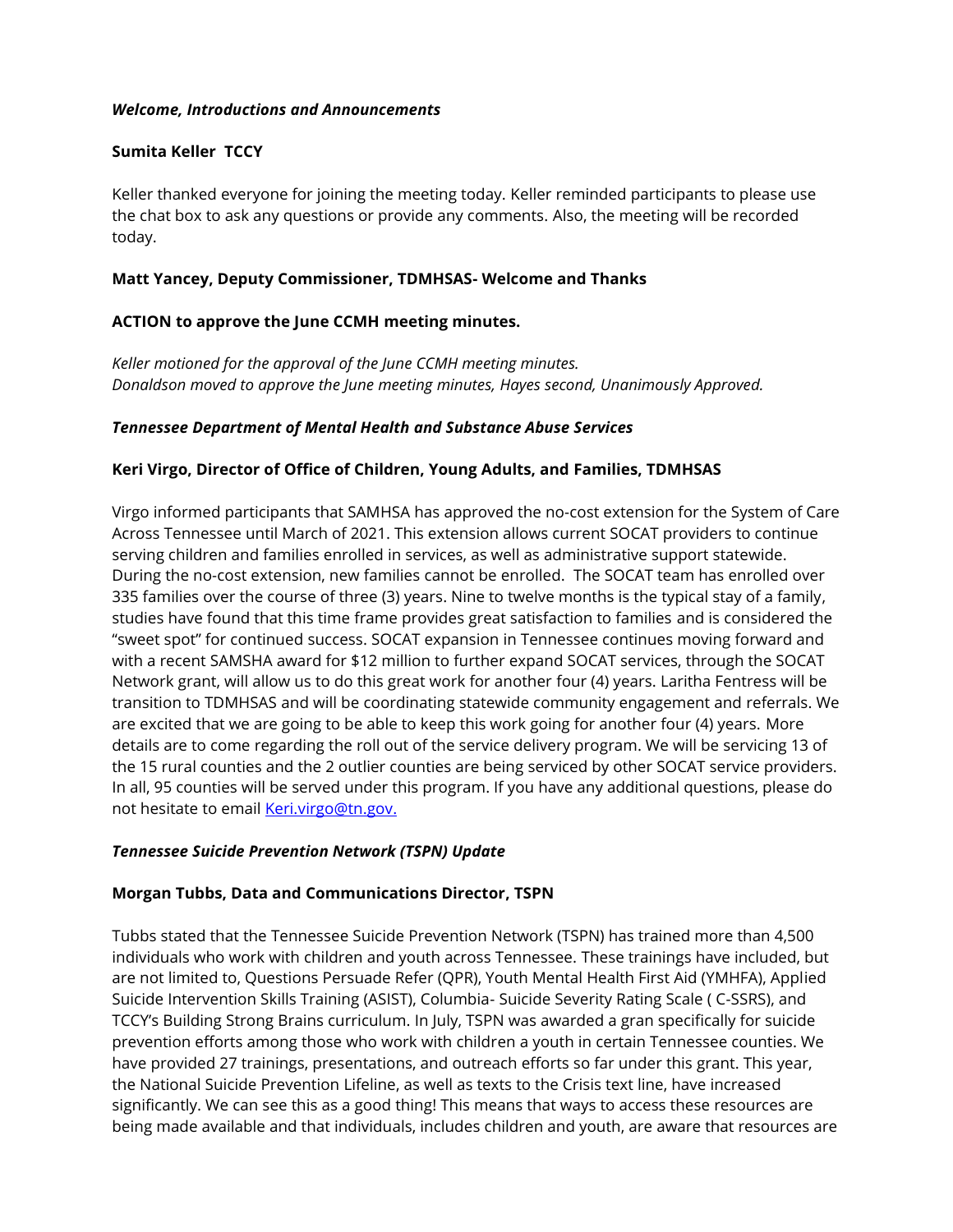there to help them in a mental or emotional crisis. Visit tspn.org for additional information and resources.

### *TN Department of Health*

### **Brittany Willis, Suicide Prevention Program Director**

The Centers for Disease Control and Prevention Comprehensive Suicide Prevention Grant is a 5 year grant cycle. It began on September 1,2020 and ends on August 31, 2025. We received a funding award of \$750,000 per year \$3.75 million total. The overall purpose of this grant is to enhance and strengthen the Tennessee's suicide prevention system by implementing data driven approaches to achieve a 10% reduction in suicide morbidity and mortality by 2025. Effective suicide prevention is comprehensive: it requires a combination of efforts that work together to address different aspects of the problem. The model above shows nine strategies that form a comprehensive approach to suicide prevention and mental health promotion. Each strategy is a broad goal that can be advanced through an array of possible activities (i.e., programs, policies, practices, and services). This model of a comprehensive approach was adapted from a model developed for campuses by SPRC and the Jed Foundation.

### [Respond Effectively to Individuals in Crisis](https://www.sprc.org/comprehensive-approach/respond-to-crisis)

Individuals in your school, organization, or community who are experiencing severe emotional distress may need a range of services. A full continuum of care includes not only hotlines and helplines but also mobile crisis teams, walk-in crisis clinics, hospital-based psychiatric emergency services, and peer-support programs. Crisis services directly address suicide risk by providing evaluation, stabilization, and referrals to ongoing care.

#### [Promote Social Connectedness and Support](https://www.sprc.org/comprehensive-approach/social-connectedness)

Supportive relationships and community connectedness can help protect individuals against suicide despite the presence of [risk factors](https://www.sprc.org/about-suicide/risk-protective-factors) in their lives. You can enhance connectedness through social programs for specific population groups (such as older adults or LGBT youth) and through other activities that reduce isolation, promote a sense of belonging, and foster emotionally supportive relationships.

#### [Increase Help-Seeking](https://www.sprc.org/comprehensive-approach/help-seeking)

By teaching people to recognize when they need support—and helping them to find it—you can enable them to reduce their suicide risk. Self-help tools and outreach campaigns are examples of ways to lower an individual's barriers to obtaining help, such as not knowing what services exist or believing that help won't be effective. Other interventions might address the social and structural environment by, for example, fostering peer norms that support help-seeking or making services more convenient and culturally appropriate.

The comprehensive suicide prevention program outcomes are as follows:

- 1. Increased leadership capacity
- 2. Increased engagement and coordination of partners
- 3. Increased use of surveillance data for decision making
- 4. Increased awareness of vulnerable populations/factors contributing to suicide
- 5. Increased awareness of existing suicide prevention activities and gaps in prevention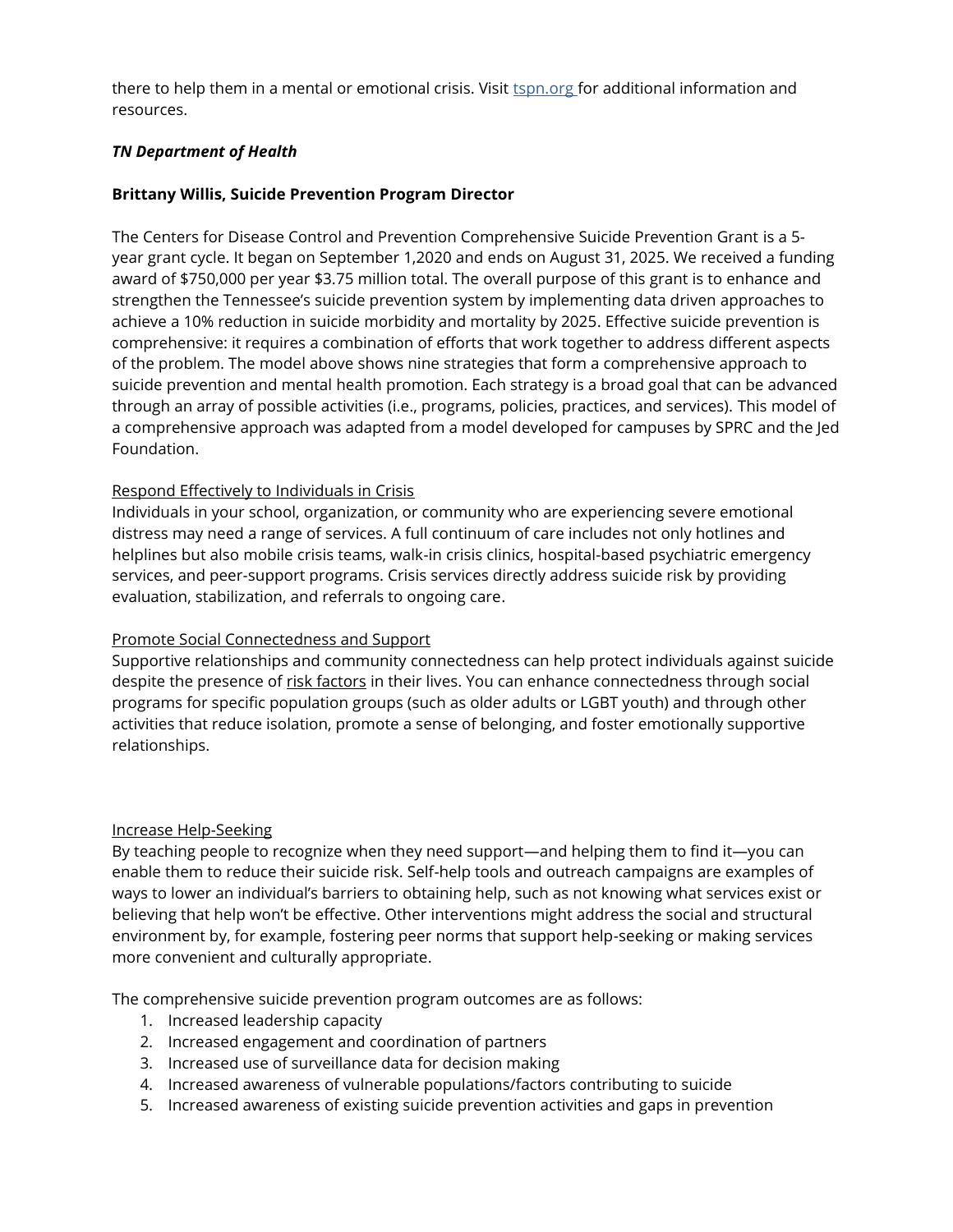- 6. Increased number of prevention strategies used that form a comprehensive approach to suicide prevention.
- 7. Increase in the involvement of targeted communities to support the implementation of approaches (short-term)
- 8. Increased use of indicators and metrics for tracking impact of strategies
- 9. Improved utilization of evaluation findings for programmatic improvement
- 10. Improved capacity to sustain comprehensive suicide prevention in jurisdiction (intermediate)
- 11. Decreased risk and increased protective factors for suicide in vulnerable populations in jurisdiction (intermediate)
- 12. Reduction in suicide attempts (numbers/rates) in vulnerable populations in jurisdiction (longterm)
- 13. Reduction in suicide numbers/rates in vulnerable populations in jurisdiction (long-term)

The Strategy:

- 1. Create a coordinated multi-sectoral partnership plan
- 2. Use existing data to finalize the selection of the vulnerable population and to understand the circumstances of suicide.
- 3. Create an inventory of suicide prevention programs ongoing in the jurisdiction and identify gaps in opportunities.
- 4. Select strategies/approaches from the CDC suicide prevention technical package- implement a minimum of one strategy targeting each of the three tiers.
- 5. Create a strategic action plan
- 6. Ongoing implementation and evaluation

November 2020 through January 2021 TSPN will launch a suicide prevention PSA Media Campaign, providing trainings to a virtual format (converting ACE's) and provide tele-mental health training and support to mental health providers across the state. If you have any questions, you can email [Brittany.willis@tn.gov](mailto:Brittany.willis@tn.gov) or visit [www.preventsuicidetn.com](http://www.preventsuicidetn.com/)

#### *Mental Health Association of East TN – Mental Health 101*

#### **Caitlin Ensley, Senior Director of Education and Outreach**

Mental Health 101 began in 2000 when approached by an area teacher who was required to cover mental health with her students but didn't feel comfortable. MHA stepped in last minute with a presentation and began to receive requests from other schools and teachers. MHA then developed an official curriculum with the help of local teachers to ensure the content was age appropriate. In the first few years of the program, there were not many staff dedicated to providing the curriculum in schools but over time, as people in the community recognize the benefit of a program like this, MHA East Tennessee been able to expand considerably. When Ensley began work with MHAET in 2014, four staff were dedicated to the program – one program coordinator (Ensley) and three part-time educators. Since then, MHAET had the opportunity to hire two regional coordinators and an additional educator to be based out of Southeast Tennessee. This has allowed reach to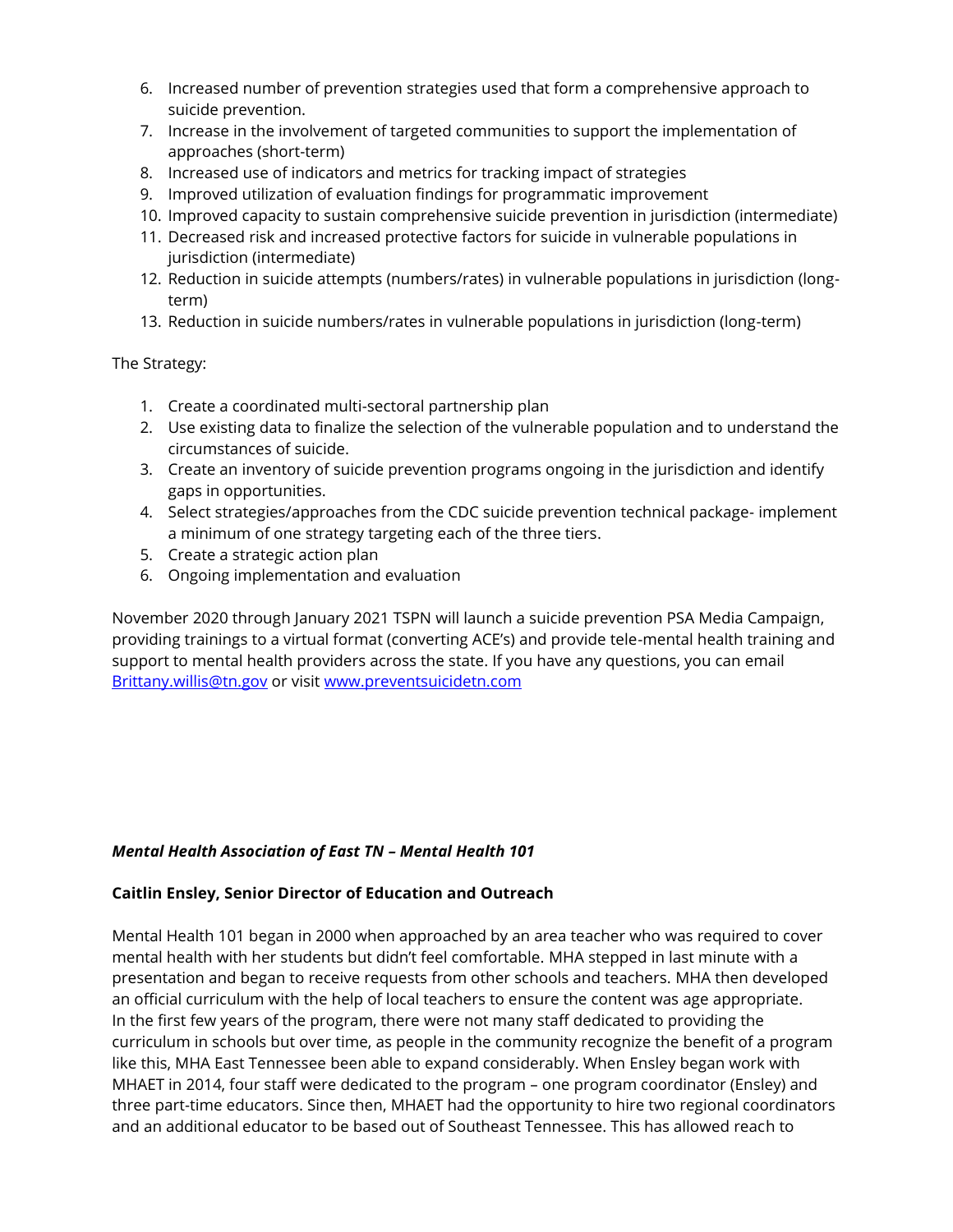expand to more people with this important information. The curriculum reaches students where they are located – in schools. There will be students in every classroom ranging from those who think it will never apply to them, those with current suffering, and who in recovery. Activities for managing mental health include videos, breathing exercises, guided meditation, progressive muscle relaxation, Kahoot mental health myths, asking for help role play and more. Goals of the program are to normalize conversations on mental health and to focus on the spectrum of mental distress instead of giving student the tools to diagnose the people in their life. Providing students practical tools to utilize in their day to day lives and discuss when students should reach out to others for help. One hundred and nine total schools were served in 2020 with 390 teaching days, 99 were cancelled due to COVID.

### Program Barriers

- 1. The first barrier is something completely new for this school year due to the pandemic. Many schools are not allowing outside visitors. However, MHAET is set up to offer Mental Health 101 virtually through a variety of platforms and took this into consideration when altering the program over this summer. Many contacts from previous years, however, prefer to stick with the traditional format. Some contacts from previous years haven't been heard from this year.
- 2. Beyond this, the primary barrier to Mental Health 101 is exposure and effectiveness due to unwillingness from schools to identify this topic for engaging guest speakers. Communication with teachers is at times inconsistent and impossible. The high expectations put on teachers at times makes it difficult to establish a regular rapport, and even with a consistent working relationship with a school and a teacher, staff turnover often prevents this relationship from continuing.
- 3. If we are invited to a school by a teacher, usually a health or wellness teacher, there are often not adequate resources for follow-up care for students. In Knox County, a county that has more resources than more rural counties, in the schools, there is not a dedicated social worker for each school. A social worker splits their time between three schools and does not have time to follow up with students who have higher needs. Further, sometimes school social workers are tasked with things that fall outside of their primary job responsibilities such as test administering that prevent care to high-risk students
- 4. A student only spends a small percentage of their time at school. Even with a supportive school environment, with an unsupportive home environment, a child is unlikely to receive the care they need. Parents can be dismissive of reported complaints or may even contribute to the problem through abuse or neglect.
- 5. Lack of community resources can also hinder a child's ability to receive the appropriate care. While resources can be readily accessed in Knox County for a variety of individuals with different socio-economic statuses, the availability of resources in rural counties is lacking, especially for those with limited incomes. I spoke at a school in Claiborne county about a month ago and had a high school student approach me after class. She reported a supportive school environment, a currently supportive home environment, but said the closest therapist her family could access was an hour drive away. For those who don't have a reliable method of transportation, it is impossible for them to receive adequate help.

How do teachers bring Mental Health 101 to their schools?

East: MH101@mhaet.com 901-871-5867 Southeast: sarah@mhaet.com 757-812-4972 Northeast: ewells@mhaet.com 615-585-6348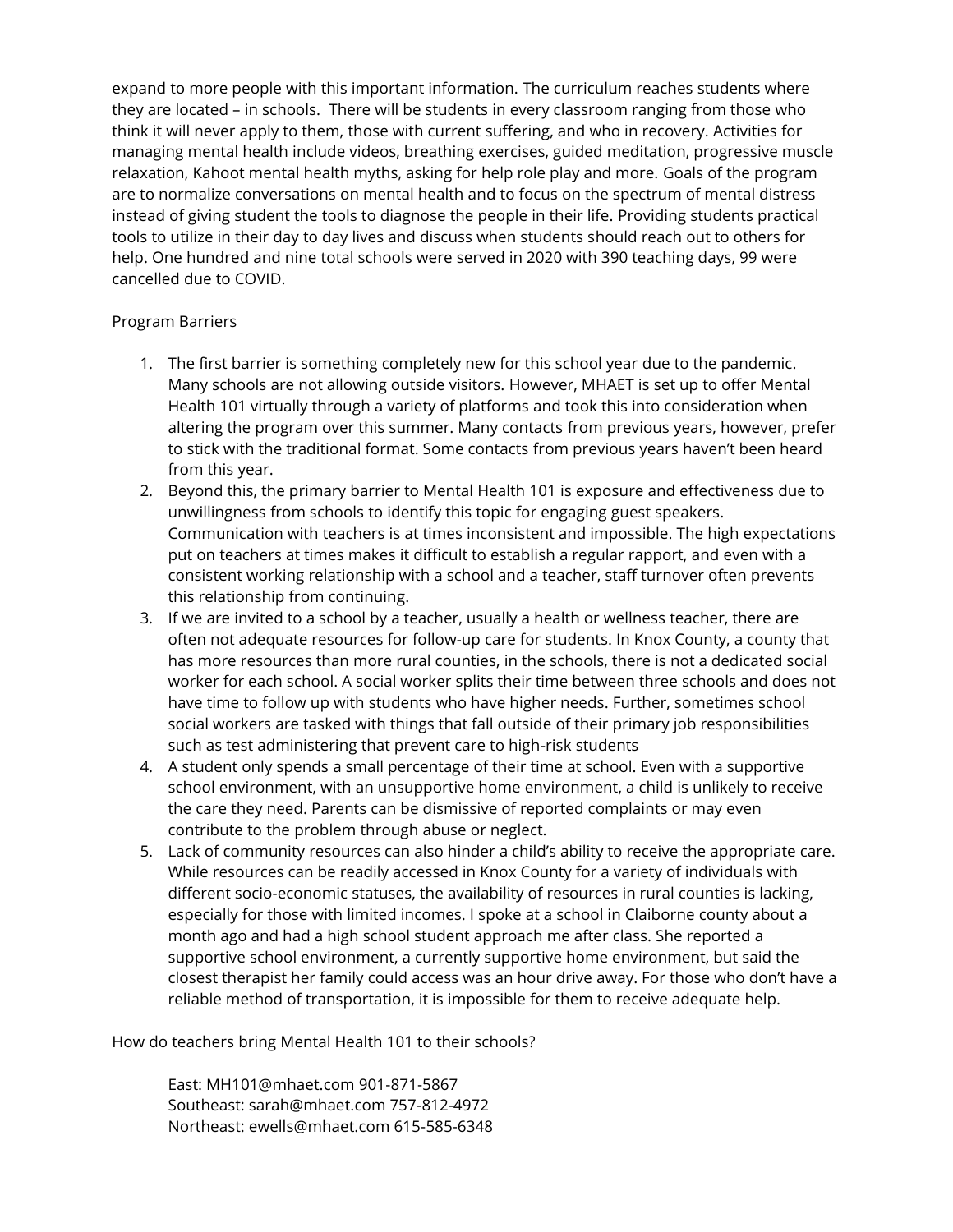### *TDMHSAS Suicide Prevention Programs*

### **Joanne Perley, Program Manager, suicide Prevention Services**

Suicide prevention must recognize and affirm the cultural diversity call, dignity, and importance of each person. Suicide is not solely the result of illness or inner conditions. The feelings of hopelessness that contribute to suicide can stem from societal conditions and attitudes. The Crisis Line can be reached via phone at 855-CRISIS-1. Tennessee Lives Count CONNECT is a youth suicide early prevention/intervention project that is funded through a Federal grant. CONNECT serves youth ages 10 through 24. Prevention /intervention services are provided through suicide gatekeeper training and follow-up services for youth.

# **Youth and Young Adult Suicide Prevention and Mental Health Awareness** *(Centerstone) 0-25 Years of Ages*

The Youth and Young Adult Suicide Prevention and Mental Health Awareness program is funded by the state of Tennessee to prevent suicide and promote better mental health among Tennesseans up to 25 years of age. The program expands outcomes based suicide prevention activities, including conducting outreach, providing mental health awareness, and suicide prevention training to Institutions of Higher Education; and assisting Middle Tennessee Pediatric Offices in establishing processes for providing suicide risk screening and referrals, as indicated to treatment and services.

# **Mental Health 101** *(MHAET) K-12*

The Mental Health Curriculum 101, developed by the Mental Health Association of East Tennessee (MHAET), provides mental health information with a focus on youth suicide prevention and resources to middle and high school students statewide. Research indicates that Peer Awareness about suicide, providing youth with knowledge about warning signs and the importance of telling an adult, does indeed prevent suicide. The 101 curriculum also provides information about mental illness, the goal is to promote acceptance and understanding that mental illness is a "real" biological illness and thus reduce the negative stigma associated with mental illness. Specific information and resources are provided including information for youth that have a mentally ill parent.

# **Project Tennessee** *(Jason Foundation) K-12*

2-hour educational curriculum for teachers, students and parents about the signs of suicide; provides tools and resources needed to identify at-risk youth. Location: at least one school in all 95 Tennessee counties.

#### **School & Communities Youth Screen Program** *(TN Voices) K-12*

Scientifically based screening tool designed to identify at-risk youth; provide effective interventions to assist with their treatment. TeenScreen is a national mental health and suicide risk-screening program for youth.

#### **Tennessee Suicide Prevention Network** *(TSPN) All Ages*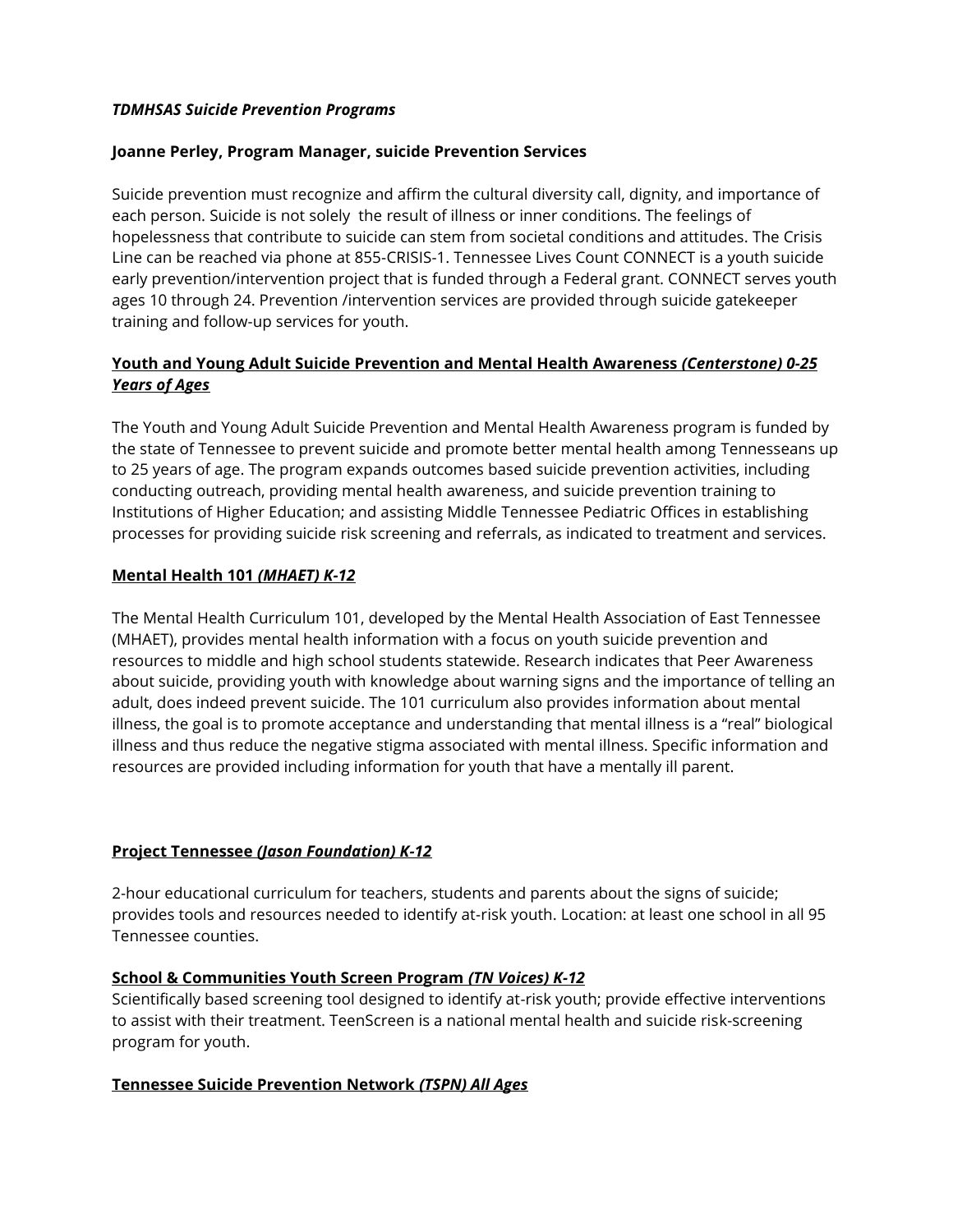Statewide coalition of agencies, advocates and consumers that oversee continuing implementation of suicide prevention strategies in Tennessee to eliminate/reduce the incidence of suicide across the life span, to reduce the stigma of seeking help associated with suicide, and to educate communities throughout Tennessee about suicide prevention and intervention strategies.

Contact Joanne Perley, MPH at **Joanne.perley@tn.gov** 

### *Centerstone Suicide Prevention Services*

### **Megan Williams, Director, Suicide Prevention Services**

The TLC Connect 2 grant provides services to youth and young adults, ages 10-24, for up to 30 days. At a minimum, the patient will receive weekly, telephonic support with possible telehealth/app support. This is a FREE service to youth who have recently experienced a suicidal crisis. All referrals are contacted within 24 hours of receipt. Criteria for referral:

Program Services:

- Monitor ongoing risk and crisis management plan
- Complete, weekly telehealth and telephonic/app check-ins, to reduce reoccurring suicidal ideations.
- Ensure linkage to needed mental health and/or related services
- Promote engagement in services over time
- Reduce suicidal ideation, through check-in and collaboration with referral sources (mental health providers, ED, Inpatient facilities, PCP).
- Promote recovery
- 1. Ages 10-24, with clients 16+ being able to consent without a parental guardian (see Tenn. Cod. Ann. 33-8-202).
- 2. Suicidal ideation (thoughts of suicide) or a suicide attempt that does not require referral to a higher level of care.

To make a referral please send to: Email: SAMHSA.referral@centerstone.org Fax: 615-463-6508

If you have questions or would like more information about these services, contact: Addrienne Alsup, MSWI O: 615-476-9771 Email: Addrienne.alsup@centerstone.org Megan Williams, MA O: 615-460-39660 Email[: Megan.williams@centerstone.org](mailto:Megan.williams@centerstone.org)

#### **Rachel Ladd, Program Evaluator, Centerstone Research Institute**

The overall purpose of the Connect 2 evaluation is to assess both the degree to which participation in the program results in recovery from suicidal ideation, and the extent to which the program is implemented with fidelity.

This will enable us to…

1. Describe participants' suicide experiences leading to enrollment in the R-CFP.